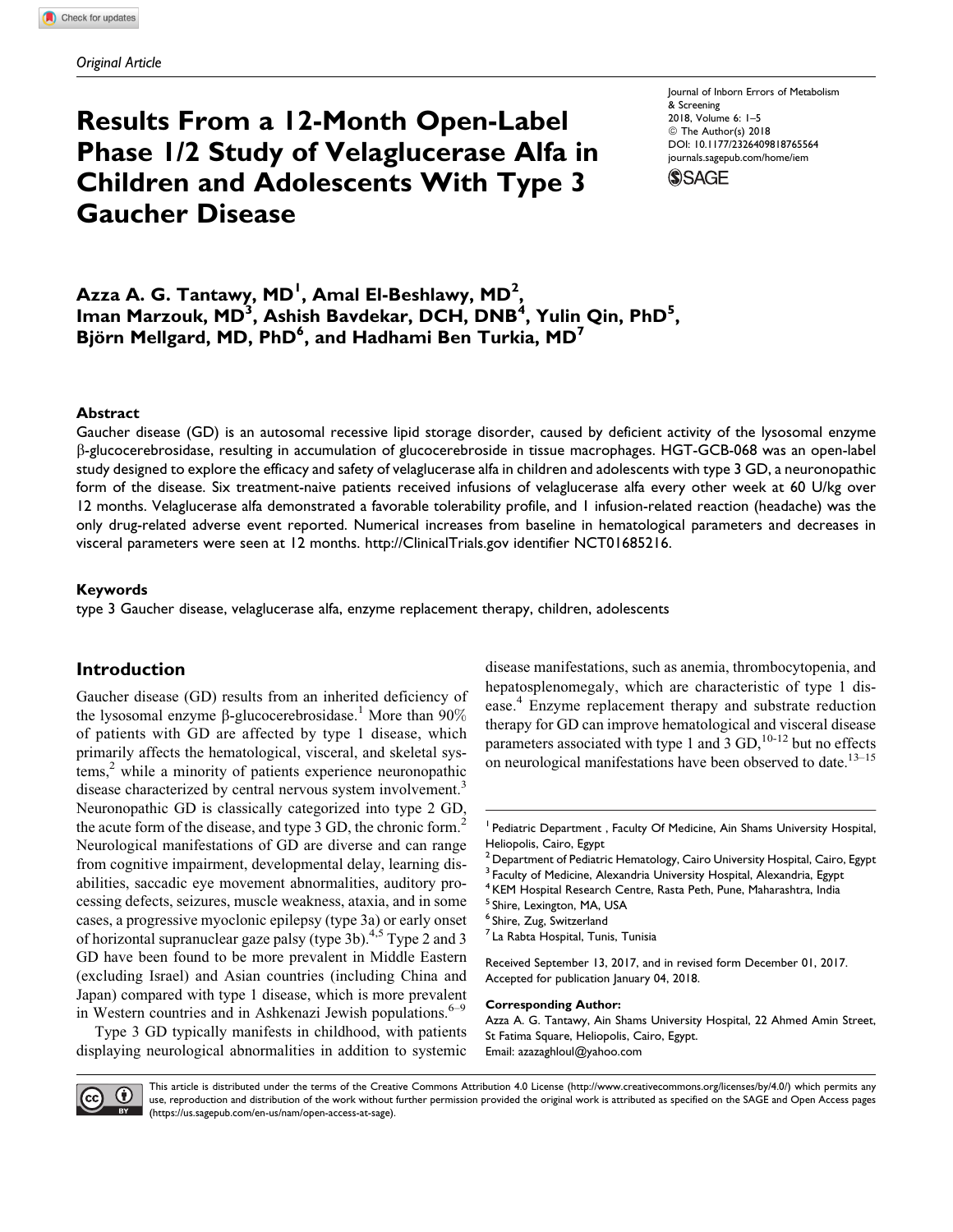Agents such as the pharmacological chaperone ambroxol are being investigated for the management of neuronopathic symptoms in GD, and the results of a Japanese pilot study show promise in patients with type 3 and type 2 disease.<sup>16</sup> In this study, we report results of an open-label study that aimed to explore the efficacy and safety of velaglucerase alfa in the treatment of naive children and adolescents with type 3 GD.

## Materials and Methods

## Patients and Dosing

HGT-GCB-068 was a phase 1/2 study [\(http://ClinicalTrials.](http://ClinicalTrials.gov) [gov](http://ClinicalTrials.gov) identifier NCT01685216) conducted to fulfill a postmarketing approval regulatory request to evaluate the efficacy and safety of velaglucerase alfa in children or adolescents with type 3 GD. The study was conducted in compliance with the International Council on Harmonisation Good Clinical Practice guidelines; written informed consent for participation was provided for all patients and assent obtained where appropriate.

Patients meeting the study inclusion criteria were 2 to 17 years of age, naive to GD treatment, and had clinical signs and symptoms consistent with type 3 GD. Patients were also required to have GD–related anemia and at least one of the following: moderate splenomegaly, readily palpable hepatomegaly, or GD-related thrombocytopenia. Confirmation of diagnosis by the glucocerebrosidase gene (GBA) genotype was not required for inclusion in the study. Blood samples were collected for GBA genotyping at screening and results were obtained after the study had begun. All patients were to receive velaglucerase alfa at 60 U/kg body weight by intravenous infusion over 60 minutes every other week for 12 months (26 infusions).

### Study End Points and Analyses

The primary end point of the study was the change from baseline to 12 months in hemoglobin concentration. Changes from baseline to 12 months in platelet count, liver volume, spleen volume, and neurological signs, as well as safety end points, were secondary. Changes from baseline to 12 months in chitotriosidase and chemokine (C-C motif) ligand 18 (CCL18) were tertiary. All patients who received velaglucerase alfa were included in the safety and efficacy analyses. For efficacy parameters, individual patient listings were generated, and observed values and changes from baseline were descriptively summarized. No imputation of missing values was performed.

## **Assessments**

Blood samples were collected for determination of hemoglobin concentration and platelet count every 6 weeks and for evaluation of chitotriosidase activity, CCL18, and antivelaglucerase alfa antibodies every 12 weeks. Liver and spleen volumes were determined by quantitative abdominal magnetic resonance imaging (MRI) every 6 months. Neurological manifestations were assessed every 12 weeks on an individual basis with a limited examination appropriate for age and developmental stage. Standardized examination tools were not expected to be used uniformly across all patients, but neurological examinations during the treatment phase and end-of-study visit were to be conducted in the same manner as the baseline examination.

Adverse events were monitored continuously throughout the study. Treatment-emergent adverse events were adverse events that occurred any time from the first study infusion to 30 days after the last study infusion. Infusion-related reactions were adverse events that began within 12 hours of the start of an infusion and were deemed possibly or probably related to velaglucerase alfa.

## Results

#### Patients

Six treatment-naive patients (5 male), 2 to 14 years of age, were enrolled into the study and all received velaglucerase alfa according to the treatment schedule (26 infusions over 50.1-50.6 weeks; Table 1). All patients presented with systemic and neurological features indicative of type 3 GD at baseline as assessed by their treating physician (Table 1). Hypotonia was the most common abnormality, reported in 4 patients each. Horizontal ophthalmoplegia or oculomotor apraxia was reported in 3 patients.

GBA genotypes were obtained after the start of the study and were consistent with classical genotypes associated with a type 3 GD diagnosis in 3 patients (2 patients with L444P/ L444P and 1 patient with F213I/F213I genotypes). One patient reported an incomplete genotype (L444P/unidentified), although with 1 confirmed allele associated with type 3 disease; 1 patient was identified with N370S/N370S genotype, consistent with type 1 GD; and 1 patient was confirmed with R120W/R496H, both rare alleles, the former of which has been reported in type 2 and (rarely) type 1 GD, whereas the latter is associated with mild disease. No patients were removed from the study subsequent to obtaining genotype results.

## **Efficacy**

From baseline to 12 months, hemoglobin concentration increased numerically in all 6 patients, and platelet count increased in 5 (Table 2). Liver and spleen volumes decreased numerically at 12 months compared with baseline in all 5 patients with available data (1 patient had only 1 postbaseline MRI assessment at 6 months). Chitotriosidase and CCL18 levels decreased over time in 4 patients (Table 2). One patient (genotype L444P/L444P) was chitotriosidase deficient, and in another patient (genotype L444P/unidentified), chitotriosidase and CCL18 were not elevated at baseline.

Velaglucerase alfa treatment had no impact on neurological abnormalities in 4 patients, including 2 patients with the L444P/L444P genotype, consistent with type 3 GD, and 1 each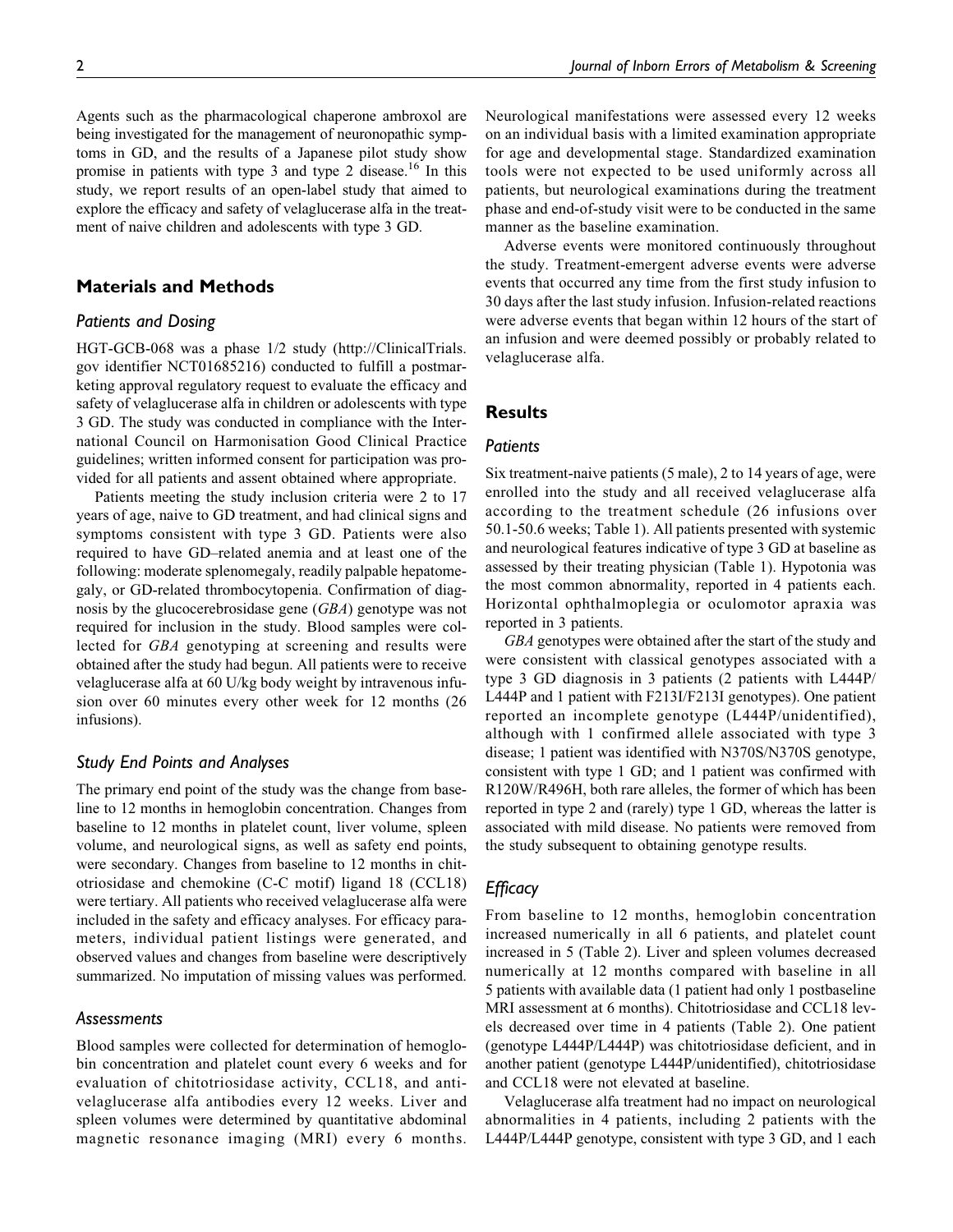| Genotype                               | Male, 5 years<br>L444P/L444P                                                                                                                                                                                                                                                  | Male, 3 years<br>F213I/F213I                       |                                                              | Male, 2 years<br>L444P/L444P                                                                              | Female, 14 years<br>N370S/N370S                                                                                                                                                      |                                    | R120W/R496H<br>Male, 4 years                                                                | Male, 3 years<br>L444P                                                                                                                                                                               |
|----------------------------------------|-------------------------------------------------------------------------------------------------------------------------------------------------------------------------------------------------------------------------------------------------------------------------------|----------------------------------------------------|--------------------------------------------------------------|-----------------------------------------------------------------------------------------------------------|--------------------------------------------------------------------------------------------------------------------------------------------------------------------------------------|------------------------------------|---------------------------------------------------------------------------------------------|------------------------------------------------------------------------------------------------------------------------------------------------------------------------------------------------------|
| General signs of<br>Gaucher<br>disease | Organomegaly, anemia,<br>thrombocytopenia                                                                                                                                                                                                                                     | thrombocytopenia<br>Organomegaly                   |                                                              | Hepatosplenomegaly,<br>thrombocytopenia<br>anemia,                                                        | Hepatomegaly, anemia,<br>thrombocytopenia                                                                                                                                            |                                    | Hepatosplenomegaly,<br>thrombocytopenia,<br>Erlenmeyer flask<br>deformity<br>anemia,        | Organomegaly, anemia,<br>thrombocytopenia                                                                                                                                                            |
| symptoms<br>Neurological               | hyporeflexia, muscle<br>Dysarthria, echolalia,<br>perseveration,<br>hypotonia,<br>weakness                                                                                                                                                                                    | Myoclonic epilepsy,<br>muscle power<br>amyotrophy, | speech delay, hypotonia,<br>decreased<br>pyramidal syndrome, | hypotonia, history of<br>hyperreflexia, mild<br>ophthalmoplegia,<br>motor delay,<br>Horizontal<br>choking | syndrome, mild mental<br>Horizontal oculomotor<br>pyramidal syndrome,<br>myoclonic epilepsy,<br>apraxia, stabilized<br>mild cerebellar<br>extrapyramidal<br>retardation<br>syndrome, | Horizontal                         | hypotonia, hyporeflexia<br>ophthalmoplegia, global<br>developmental delay,<br>speech delay, | no speech, walks with<br>horizontal nystagmus,<br>Pyramidal syndrome,<br>support                                                                                                                     |
|                                        | Table 2. Mean Change From Baseline and Individual Observed Values at Baseline and 12 Months for Efficacy Parameters.                                                                                                                                                          |                                                    |                                                              |                                                                                                           |                                                                                                                                                                                      |                                    |                                                                                             |                                                                                                                                                                                                      |
| Genotype                               |                                                                                                                                                                                                                                                                               | Male, 5 years<br>L44P/L444P                        | Male, 3 years<br>F213I/F2131ª                                | Male, 2 years<br>L444P/L444P <sup>b</sup>                                                                 | Female, 14 years<br>N370S/N370S <sup>c</sup>                                                                                                                                         | R120W/R496H°<br>Male, 4 years      | Male, 3 years<br>L444P/_ <sup>b,c</sup>                                                     | Baseline to 12 Months<br>Overall Change From                                                                                                                                                         |
| Hemoglobin, g/dL                       |                                                                                                                                                                                                                                                                               |                                                    |                                                              |                                                                                                           |                                                                                                                                                                                      |                                    |                                                                                             |                                                                                                                                                                                                      |
| <b>Baseline</b>                        |                                                                                                                                                                                                                                                                               | $\frac{6}{2}$                                      | $\overline{a}$                                               | 10.5                                                                                                      | 9.9                                                                                                                                                                                  | 8.9                                | 9.3                                                                                         | $2.2 \pm 1.2%$                                                                                                                                                                                       |
| 12 months                              |                                                                                                                                                                                                                                                                               | 12.5                                               | $\frac{9}{1}$                                                | $\overline{\Xi}$                                                                                          | $\frac{15}{11}$                                                                                                                                                                      | $\overline{2.1}$                   | $10.4^{\circ}$                                                                              | $(n = 5)$                                                                                                                                                                                            |
| Platelet count $\times 10^9$ /L        |                                                                                                                                                                                                                                                                               |                                                    |                                                              |                                                                                                           |                                                                                                                                                                                      |                                    |                                                                                             |                                                                                                                                                                                                      |
| <b>Baseline</b>                        |                                                                                                                                                                                                                                                                               | 52.5<br>247                                        | 3                                                            | $\frac{18}{256}$                                                                                          | $\frac{15}{1}$                                                                                                                                                                       | 72.5                               | 95                                                                                          | $136.6 \pm 51.5\%$<br>(n = 5)                                                                                                                                                                        |
| 12 months                              |                                                                                                                                                                                                                                                                               |                                                    | $\overline{2}$                                               |                                                                                                           | $\overline{2}$                                                                                                                                                                       |                                    | 85 <sup>d</sup>                                                                             |                                                                                                                                                                                                      |
| Spleen volume, MN°                     |                                                                                                                                                                                                                                                                               |                                                    |                                                              |                                                                                                           |                                                                                                                                                                                      |                                    |                                                                                             |                                                                                                                                                                                                      |
| <b>Baseline</b>                        |                                                                                                                                                                                                                                                                               | 37.6                                               | 12.9                                                         | $20.4$<br>5.7                                                                                             | 4.5                                                                                                                                                                                  | 29.0                               | 17.5                                                                                        | $-62.3 \pm 20.0\%$                                                                                                                                                                                   |
| 12 months                              |                                                                                                                                                                                                                                                                               | $\overline{2}$                                     |                                                              |                                                                                                           | $\overline{3.0}$                                                                                                                                                                     | 5.0                                | 8.7                                                                                         | $(n = 5)$                                                                                                                                                                                            |
| Liver volume, MN <sup>e</sup>          |                                                                                                                                                                                                                                                                               | 2.0                                                |                                                              |                                                                                                           |                                                                                                                                                                                      |                                    |                                                                                             |                                                                                                                                                                                                      |
| 12 months<br><b>Baseline</b>           |                                                                                                                                                                                                                                                                               | $\overline{4}$                                     | $\overline{a}$ .                                             | 2.5                                                                                                       | $\equiv$ $\cong$                                                                                                                                                                     | $\frac{\infty}{\cdot}$<br>$\equiv$ | $2.0$<br>$-2.5$                                                                             | $-30.1 \pm 10.4%$<br>$(n = 5)$                                                                                                                                                                       |
|                                        | Chitotriosidase activity, nmol/mL/h                                                                                                                                                                                                                                           |                                                    |                                                              |                                                                                                           |                                                                                                                                                                                      |                                    |                                                                                             |                                                                                                                                                                                                      |
| <b>Baseline</b>                        |                                                                                                                                                                                                                                                                               | 103910                                             | 47758                                                        | ∞,                                                                                                        | 27 202                                                                                                                                                                               | 45 231                             | 47                                                                                          | $-58.0 + 57.7%$                                                                                                                                                                                      |
| 12 months                              |                                                                                                                                                                                                                                                                               | <b>11483</b>                                       | II 559                                                       | $\omega$                                                                                                  | 5641                                                                                                                                                                                 | 4318                               | 38                                                                                          | $(n = 5)$                                                                                                                                                                                            |
| CCL18 level, ng/mL                     |                                                                                                                                                                                                                                                                               |                                                    |                                                              |                                                                                                           |                                                                                                                                                                                      |                                    |                                                                                             |                                                                                                                                                                                                      |
| <b>Baseline</b>                        |                                                                                                                                                                                                                                                                               | 3267                                               | 1506                                                         | 1086                                                                                                      | 580                                                                                                                                                                                  | 2059                               | 231                                                                                         | $-58.2 \pm 38.5\%$                                                                                                                                                                                   |
| 12 months                              |                                                                                                                                                                                                                                                                               | 565                                                | 409                                                          | 394                                                                                                       | <b>98</b>                                                                                                                                                                            | 361                                | 274                                                                                         | 6<br>$\overline{\mathbf{I}}$<br>ۊ                                                                                                                                                                    |
|                                        | Abbreviations: CCLI8, chemokine (C-C motif) ligand 18; GBA, the glucocerebrosidase gene; GD, Gaucher disease; MN, multiples of normal<br>Patient tested positive for anti-velaglucerase alfa antibodies at week 13 and continued to test positive until the end of the study. |                                                    |                                                              |                                                                                                           |                                                                                                                                                                                      |                                    |                                                                                             |                                                                                                                                                                                                      |
|                                        |                                                                                                                                                                                                                                                                               |                                                    |                                                              |                                                                                                           |                                                                                                                                                                                      |                                    |                                                                                             | Patients received supplemental therapy for anemia: the 2-year-old patient received ferric hydroxide polymaltose complex and the 3-year-old patient received vitamin B complex, folic acid, iron, and |

Table 1. Summary of General and Neurological Symptoms at Baseline.

Table 1. Summary of General and Neurological Symptoms at Baseline.

bPatients received supplemental therapy for anemia: the 2-year-old patient received ferric hydroxide polymaltose complex and the 3-year-old patient received vitamin B complex, folic acid, iron, and concentrated red blood cells.

Patients had clinical signs and symptoms consistent with a diagnosis of GD3, but glucocerebrosidase genotype results received subsequently were not consistent with those classically associated with neuronopathic GD.

dPatient did not have a week 53 visit; hemoglobin and platelet count values shown were obtained at an unscheduled visit at week 54.5.

eOrgan volumes expressed in MN based on a normal spleen volume of 0.2% body weight and normal liver volume of 2.5% body weight.

<sup>a</sup>Patient did not have a week 53 visit; hemoglobin and platelet count values shown were obtained at an unscheduled visit at week 54.5.<br>"Organ volumes expressed in MN based on a normal spleen volume of 0.2% body weight and fPatient had only 1 postbaseline magnetic resonance imaging assessment, which was at week 25; measurements from week 25 were 8.6 MN for spleen volume and 1.6 MN for liver volume.

gChitotriosidase activity not included due to patient having 1 copy of the 24–base-pair duplication in the chitotriosidase gene.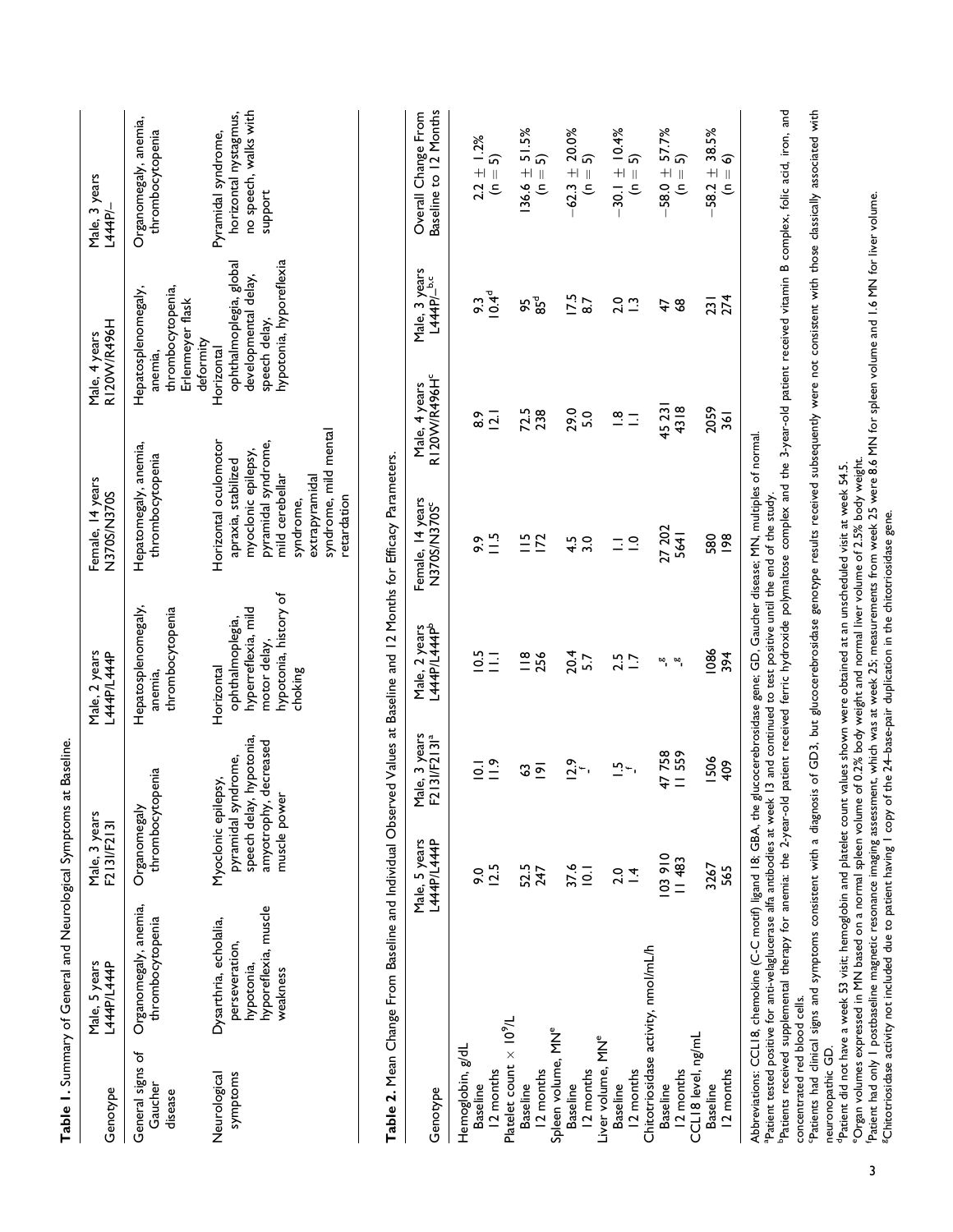with the R120W/R496H and N370S/N370S genotypes. One patient with the genotype L444P/unidentified showed improvements in hyperreflexia, saccadic eye movements, speech, and ability to walk, while another patient with the genotype F213I/ F213L showed motor and developmental regression and worsening convulsions.

## Safety

Treatment-emergent adverse events were reported in all patients. One event of headache was the only adverse event considered related to velaglucerase alfa and the only infusion-related reaction reported. No patients received premedication to prevent an infusion-related reaction. One serious adverse event of inguinal hernia was reported, requiring hospitalization to repair, but was not deemed related to velaglucerase alfa. No deaths or life-threatening adverse events were reported. One patient tested positive for anti-velaglucerase alfa antibodies at week 13 and continued to test positive until week 53, although his antibody titer decreased over time.

## **Discussion**

Few clinical studies report on the efficacy of treatment in patients with type 3 GD. In this study, we describe the clinical characteristics and response to velaglucerase alfa of a cohort of 6 treatmentnaive children and adolescents diagnosed with type 3 GD.

Overall, numerical increases in hemoglobin concentration and platelet count, and decreases in liver and spleen volumes, were seen over the course of the study in response to treatment with velaglucerase alfa. There were no reported effects on neurological symptoms in 5 of the 6 patients, consistent with previous reports of type 3 GD treated with enzyme replacement therapy,  $14,17-19$ although 1 patient, a 3-year-old male with the L444P/unidentified genotype, reported some improvements in hyperreflexia, nystagmus, speech, and walking over time, suggesting a need for longer follow-up in patients with type 3 GD. Over the course of the study, this patient's spleen and liver volumes decreased, consistent with a response to velaglucerase therapy; however, his hematological parameters responded poorly to treatment.

Velaglucerase alfa was well tolerated during the study, and no drug-related serious adverse events were reported. One infusionrelated reaction of headache, which occurred following the patient's first infusion, was the only adverse event deemed to be drug related; the patient continued to receive velaglucerase alfa for the duration of the study and did not experience any further infusion-related events of headache or any other infusion-related reactions. One patient tested positive for antivelaglucerase alfa antibodies without apparent impact on treatment efficacy or increased risk of infusion-related reactions. The safety profile in these patients is consistent with that observed in clinical trials of velaglucerase alfa in patients with type  $1$  GD.<sup>10,20</sup>

This cohort of 6 patients presented with both systemic and neurological manifestations typically associated with type 3 GD and were included in the study on this basis. A variety of neurological abnormalities were recorded in all patients, with

many types of abnormalities being observed in only 1 or 2 patients each, demonstrating a high level of phenotypic heterogeneity. However, GBA genotyping results (received after the study start) were not consistent with classical genotypes associated with type 3 GD for 3 patients, underscoring the value of genotyping in the differential diagnosis of GD. One patient had a GBA genotype of N370S/N370S, which is common in type 1 GD and accepted as being protective against neuronopathic disease. $21$  Although type 1 GD is typically non-neuronopathic, neurological manifestations such as parkinsonism, peripheral neuropathy, and other neurological abnormalities have been reported in patients with type  $1.^{22,23}$ However, the neurological picture of the patient with the N370S/N370S genotype in our study did not correspond with those reported for patients with type 1 GD and may have been due to an underlying condition unrelated to her GD. Another patient had GBA genotype R120W/R496H. R120W is considered a severe mutation, which has been reported in patients with type 2 GD and shown to be associated with Parkinson disease,<sup>21,24,25</sup> while R496H is reported as a mild mutation, noted for frequently being detected in compound heterozygosity with a severe allele in patients with GD.<sup>26</sup> The R496H allele is thought to preclude neuronopathic GD; however, it is clear that the R120W/R496H patient in this study had signs and symptoms consistent with type 3  $GD.^{3,26}$  A third patient, a 3-year-old male, had only 1 GBA mutation allele confirmed (L444P), while a second allele remained unidentified. His b-glucocerebrosidase activity was retested and deficiency confirmed, but his chitotriosidase and CCL18 levels were not elevated at baseline. Therefore, despite the presence of both systemic and neuronopathic symptoms, determination of type 3 disease could not be verified for this patient. All 6 patients remained in the study and received all scheduled doses of velaglucerase alfa.

## Conclusion

Velaglucerase alfa was shown to have a good safety profile in this cohort of 6 patients and a positive effect on systemic parameters in 3 patients with a *GBA* genotype and a clinical picture consistent with type 3 GD. Although this study was limited by the small number of patients, these observations highlight the challenges in confirming a diagnosis of type 3 GD on the basis of clinical presentation alone and may reflect the real-world situation in many cases, particularly where genotyping is not readily available.

#### Acknowledgments

A.E.B. acknowledges Dr Khaled Eid, of Cairo University Hospital, Cairo, Egypt, for his considerable contribution to the study. Under the direction of the authors, Julia Cope, PhD, and Lindsay Napier, PhD, employees of Excel Medical Affairs, provided writing assistance for this publication. Editorial assistance in formatting, proofreading, copy editing, and fact checking was also provided by Excel Medical Affairs. Quinn Dinh, MD, and Hak-Myung Lee, PhD, from Shire International GmbH, also reviewed and edited the manuscript for scientific accuracy. Shire International GmbH provided funding to